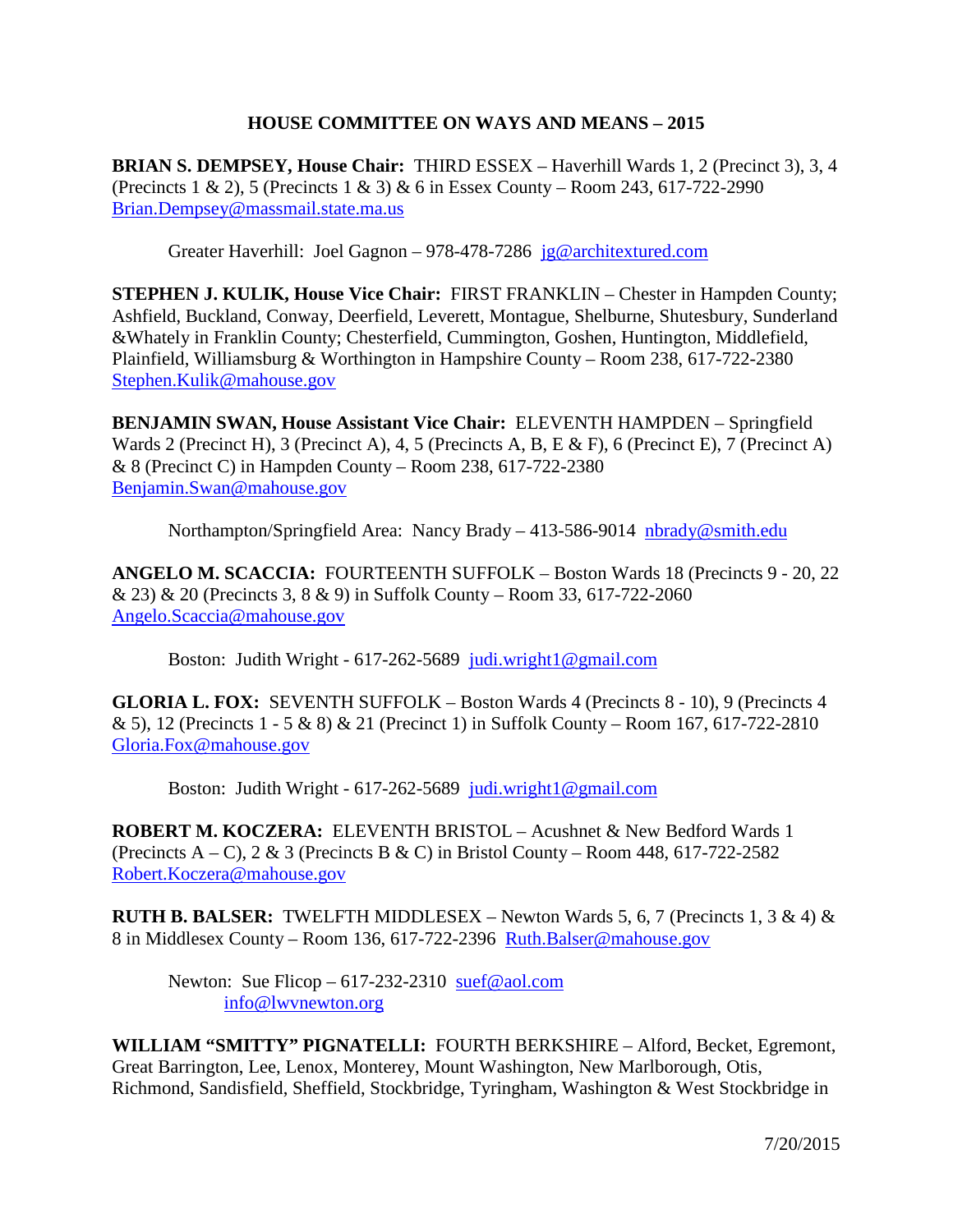Berkshire County; Blandford, Russell & Tolland in Hampden County – Room 466, 617-722- 2017 [Smitty.Pignatelli@mahouse.gov](mailto:Smitty.Pignatelli@mahouse.gov)

**SEAN GARBALLEY:** TWENTY-THIRD MIDDLESEX – Arlington (Precincts 1 - 3, 5 - 7, 9, 11, 13 & 15 - 21) & Medford Wards 3 (Precinct 2) & 6 (Precincts 1 & 2) in Middlesex County – Room 540, 617-722-2090 [Sean.Garballey@mahouse.gov](mailto:Sean.Garballey@mahouse.gov)

Arlington: Patty Muldoon – 781-648-1019 [pmmlwv@houserock.org](mailto:pmmlwv@houserock.org) [info@lwva.com](mailto:info@lwva.com)

**CAROLYN C. DYKEMA:** EIGHTH MIDDLESEX – Holliston & Hopkinton in Middlesex County; Southborough & Westborough (Precinct 2) in Worcester County – Room 127, 617-722- 2680 [Carolyn.Dykema@mahouse.gov](mailto:Carolyn.Dykema@mahouse.gov)

**MARCOS A. DEVERS:** SIXTEENTH ESSEX – Lawrence Wards A (Precincts 2 & 4), B, C (Precinct 4), E (Precincts 2 - 4) & F (Precincts 2 - 4) in Essex County – Room 43, 617-722-2030 [Marcos.Devers@mahouse.gov](mailto:Marcos.Devers@mahouse.gov)

**TACKEY CHAN:** SECOND NORFOLK – Quincy Wards 1, 3 (Precincts 1 & 2), 4 (Precincts 2 & 4) & 5 (Precincts 1, 3, 4 & 5) in Norfolk County – Room 26, 617-722-2080 [Tackey.Chan@mahouse.gov](mailto:Tackey.Chan@mahouse.gov) 

**MICHAEL J. FINN:** SIXTH HAMPDEN – Chicopee Wards 2 (Precinct A), 3 (Precinct A) & 4 (Precinct A), Springfield Ward 2 (Precinct E) & West Springfield in Hampden County – Room 134, 617-722-2400 [Michael.Finn@mahouse.gov](mailto:Michael.Finn@mahouse.gov)

Northampton/Springfield Area: Nancy Brady – 413-586-9014 [nbrady@smith.edu](mailto:nbrady@smith.edu)

**CHRIS WALSH:** SIXTH MIDDLESEX – Framingham (Precincts 1, 2, 4 - 12 & 15) in Middlesex County – Room 472, 617-722-2013 [Chris.Walsh@mahouse.gov](mailto:Chris.Walsh@mahouse.gov)

**MARJORIE C. DECKER:** TWENTY-FIFTH MIDDLESEX – Cambridge Wards 4, 6 (Precincts 2 & 3), 7, 8 & 10 (Precincts 1 & 2) in Middlesex County – Room 155, 617-722-2450 [Majorie.Decker@mahouse.gov](mailto:Majorie.Decker@mahouse.gov)

**ALAN SILVIA:** SEVENTH BRISTOL – Fall River Wards 1 (Precincts B & C) 2 - 4 & 5 (Precinct A) in Bristol County – Room 174, 617-722-2877 [Alan.Silvia@mahouse.gov](mailto:Alan.Silvia@mahouse.gov)

**ANGELO D'EMILIA:** EIGHTH PLYMOUTH – Raynham in Bristol County; Bridgewater in Plymouth County – Room 548, 617-722-2488 [Angelo.D'Emilia@mahouse.gov](mailto:Angelo.DEmilia@mahouse.gov)

**KATE D. CAMPANALE:** SEVENTEENTH WORCESTER – Leicester & Worcester Wards 7 & 8 (Precincts 2 - 4) in Worcester County – Room 33, 617-722-2060 [Kate.Campanale@mahouse.gov](mailto:Kate.Campanale@mahouse.gov)

Worcester Area: Lee F. Bona – 508-853-1124 [leebona@verizon.net](mailto:leebona@verizon.net)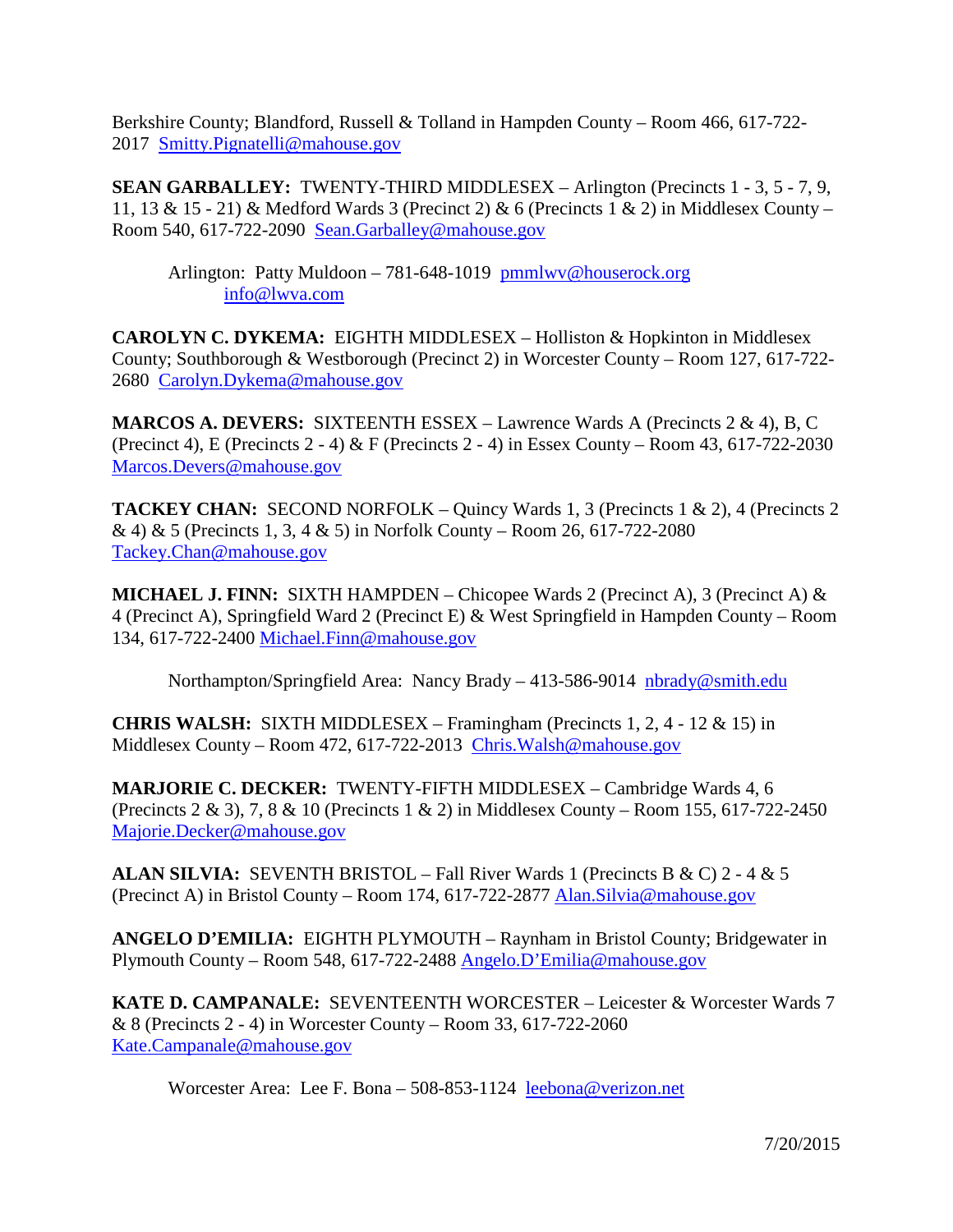**PETER DURANT:** SIXTH WORCESTER – Charlton (Precincts 1 - 3), Dudley, Southbridge & Spencer (Precinct 1) in Worcester County – Room 33, 617-722-2060 [Peter.Durant@mahouse.gov](mailto:Peter.Durant@mahouse.gov)

**DONALD H. WONG:** NINTH ESSEX – Lynn Ward 1 (Precincts 1 & 2) & Saugus (Precincts 1 - 9) in Essex County; Wakefield (Precincts 1 - 3 & 7) in Middlesex County – Room 541, 617- 722-2488 [Donald.Wong@mahouse.gov](mailto:Donald.Wong@mahouse.gov)

**JAMES R. MICELI:** NINTEENTH MIDDLESEX – Tewksbury (Precincts 1, 1A, 2, 2A, 4 & 4A) & Wilmington (Precincts 1, 2 & 4 - 6) in Middlesex County – Room 237, 617-722-2305 [James.Miceli@mahouse.gov](mailto:James.Miceli@mahouse.gov)

**THOMAS M. PETROLATI:** SEVENTH HAMPDEN – Chicopee Ward 6 (Precinct B), Ludlow & Springfield Ward 8 (Precincts E - G) in Hampden County; Belchertown (Precincts B - D) in Hampshire County – Room 171, 617-722-2255 [Thomas.Petrolati@mahouse.gov](mailto:Thomas.Petrolati@mahouse.gov)

Northampton/Springfield Area: Nancy Brady – 413-586-9014 [nbrady@smith.edu](mailto:nbrady@smith.edu)

**COLLEEN M. GARRY:** THIRTY-SIXTH MIDDLESEX – Dracut & Tyngsborough in Middlesex County – Room 238, 617-722-2380 [Colleen.Garry@mahouse.gov](mailto:Colleen.Garry@mahouse.gov)

**THOMAS M. STANLEY:** NINTH MIDDLESEX – Lincoln & Waltham Wards 1 - 3, 4 (Precinct 1), 5 (Precinct 2), 6 (Precinct 1) & 7 (Precinct 1) in Middlesex County – Room 167, 617-722-2230 [Thomas.Stanley@mahouse.gov](mailto:Thomas.Stanley@mahouse.gov)

Waltham: Shelley Drownes - 781-526-0134 [shelley.drowns@gmail.com](mailto:shelley.drowns@gmail.com) [lwvwalthamma@gmail.com](mailto:lwvwalthamma@gmail.com)

**LINDA DEAN CAMPBELL:** FIFTEENTH ESSEX – Haverhill Wards 2 (Precincts 1 & 2), 5 (Precinct 2) & 7 (Precinct 1) & Methuen (Precincts 1, 4 - 6, 8, 9, 11 & 12) in Essex County – Room 236, 617-722-2430 [Linda.Campbell@mahouse.gov](mailto:Linda.Campbell@mahouse.gov)

Greater Haverhill: Joel Gagnon – 978-478-7286 [jg@architextured.com](mailto:jg@architextured.com)

**JAMES M. CANTWELL:** FOURTH PLYMOUTH – Marshfield & Scituate (Precincts 1, 2 & 4 - 6) in Plymouth County – Room 22, 617-722-2140 [James.Cantwell@mahouse.gov](mailto:James.Cantwell@mahouse.gov)

**TIMOTHY R. MADDEN:** BARNSTABLE, DUKES AND NANTUCKET – Falmouth (Precincts 1, 2, 5 & 6) in Barnstable County; Aquinnah, Chilmark, Edgartown, Gosnold, Oak Bluffs, Tisbury & West Tisbury in Dukes County; Nantucket in Nantucket County – Room 167, 617-722-2810 [Timothy.Madden@mahouse.gov](mailto:Timothy.Madden@mahouse.gov)

Falmouth: Meg Borden – 508-548-1305 [megborden@usa.net](mailto:megborden@usa.net) [league@lwvf.org](mailto:league@lwvf.org) Martha's Vineyard: Diane Purvis – [dihar60@yahoo.com](mailto:dihar60@yahoo.com)